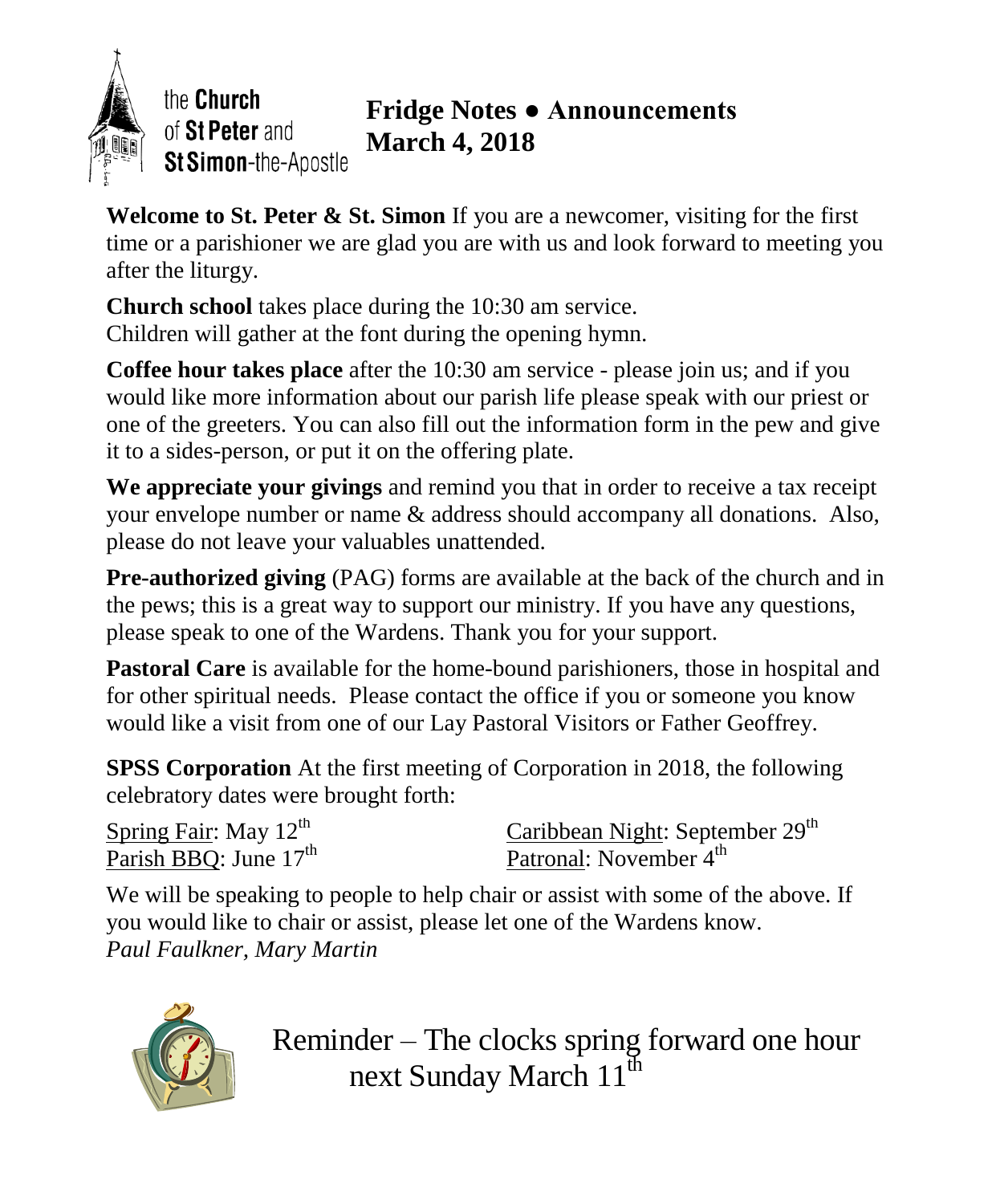### **THIS WEEK AT ST. PETER & ST. SIMON**

**Wednesday, March 7:** Lenten Feria 11 am – Holy Eucharist with Anointing for Healing (in the Chapel) **Sunday, March 11:** The Fourth Sunday in Lent 8:30 am Holy Eucharist celebrated from The *BCP* 9:30 am Coffee & Conversation discussing the readings of the day. 10:30 am Holy Eucharist (Traditional) *Readings: Numbers 21.4–9 / Ephesians 2.1–10 / John 3.14–21* **Sunday, March 18:** 4 pm Lent 5 Music, Readings and Prayer **Sunday, March 25:** Palm Sunday **Thursday, March 29:** 7 pm Maundy Thursday Service **Friday, March 30:** 10:30 am Good Friday Service **Saturday, March 31:** 8 pm The Great Vigil **Sunday, April 1:** Easter Day **Last Tuesday of every Month:** 6 pm Candlelight Evening Prayer Service

### **Stewardship Notes**

FaithWorks is the annual appeal of the Anglican Diocese of Toronto. Since 1996 FaithWorks has provided more than \$24 million to Anglican-affiliated ministries offering help and hope to people in need throughout south-central Ontario and around the world.



Many of our parishioners donate generously to FaithWorks. This is a reminder to encourage you to make your pledge directly to St Peter's and St Simon's allocated to FaithWorks. The parish will then forward the finds to the

diocese. The benefit is the parish gets the recognition for participating in the programme, and we will receive the 15% return on your donation. This will be directed to ministry in our parish. Thank you for your generosity.

# **Today at St Peter & St Simon…**

As we begin the process of discernment about being a parish with a vocational deacon, we are pleased to welcome the Venerable Kyn Barker who is our preacher and serving as deacon of the liturgy today. As the Co-ordinator of the Community of Vocational Deacons for the diocese, Kyn was recently appointed Archdeacon of Toronto. He serves at the Church of St Matthew, Oriole in North York. Sixty years ago, he was a boy chorister in the choir at St Simon's.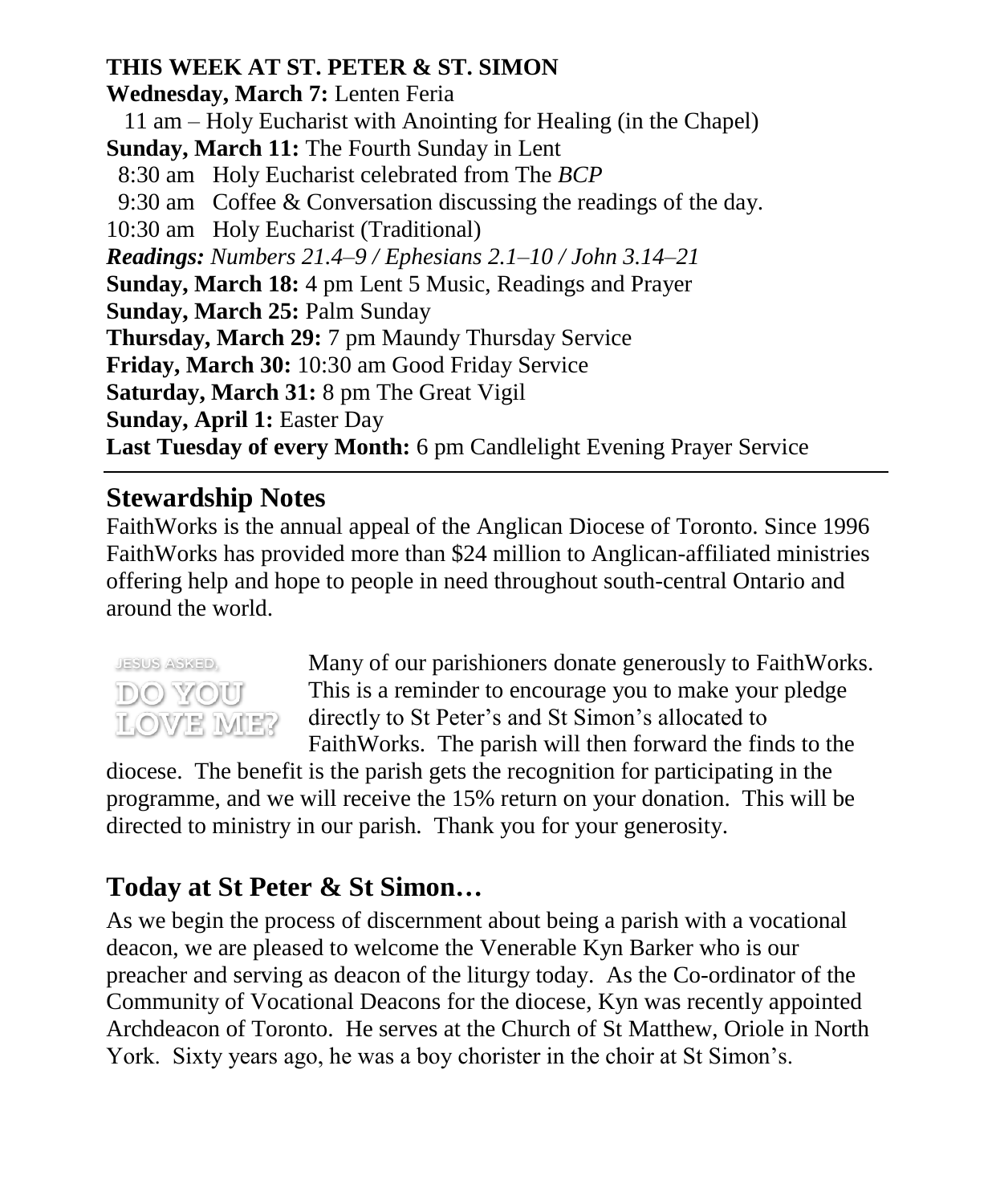## **Advisory Board**

As we begin the new season we would like to try something new with Advisory Board! The plan is to meet on the  $3<sup>rd</sup>$  Saturday of each month. We will do this on a trial basis for the next three months and evaluate its effectiveness. The first meeting is on March  $17<sup>th</sup>$  at 9:00 am in the Hall. A representative from each working group is expected to attend and report on group activities and expectations, as decided by that group. Breakfast will be provided. Please contact Fran Brown about any questions or concerns. 416-504-5885.

- **Today at 4 pm** -- *Choral Evensong.*
- **Sunday, March 18 at 4 pm** -- *"A Lenten Meditation" With Music, Readings and*

*Prayer"*

Denise Williams - Soprano, Nick Gough - Tenor, Geoffrey Sangwine - Baritone, David Smith - Organ and Piano.

**Friday, March 23: Palm Cross Making** at 11 am. All are invited to participate in our annual cross making. A light lunch will be provided. You do not have to be an expert. Just come! *Marie Samuels-Isaac*

**Easter Flower Fund** If you would like to make an offering to our Easter Flower Fund, please pick up a Flower Offering envelope from the back of the chapel or church. Deadline for a memorial and/or thanksgiving is 12 noon Wednesday, March 28, 2018

### **Social Justice and Advocacy**

 **Social Justice Vestry Motion on Affordable Housing & Homelessness** February is Vestry month! Archbishop Colin has asked all parishes in the Diocese to consider supporting this year's social justice vestry motion on affordable housing and homelessness. The motion and backgrounder, as well as many other resources for learning more about this issue, are available on the Diocesan website at [www.toronto.anglican.ca/sjac-vestrymotion](http://r20.rs6.net/tn.jsp?f=001Ekn5tszf_3PgAvMWrMwZ1haq9u_Jdv1rjh_60zqlAkrknY8VrhIl2_FHRXvvneMHTWU4QOFjpfUn3NCRARSC4bkLBv1fzkk7pVpUbOkhMDJox6sj6p5ceeOFMAlDnq_HqSLY8xT7RC45WynQdDH369JhwtTYdqLPQSjWJWQl6GqXiX0gALlOb1H4Ot7Zst8wx49ZMOFtPys=&c=A0AdZXVKigjeWe-XQ8bUjRhm9brRAF9eD_QN5zFKwoHHAUv9iZuW4w==&ch=VXbPTBvDqz2WGGsVAcgdE3i0ovmJS0jaLI8XmkuHSsCeZUQPrLxIuA==) . Thanks to all who attended the workshops this past month - you can find all the materials presented on the website as well.